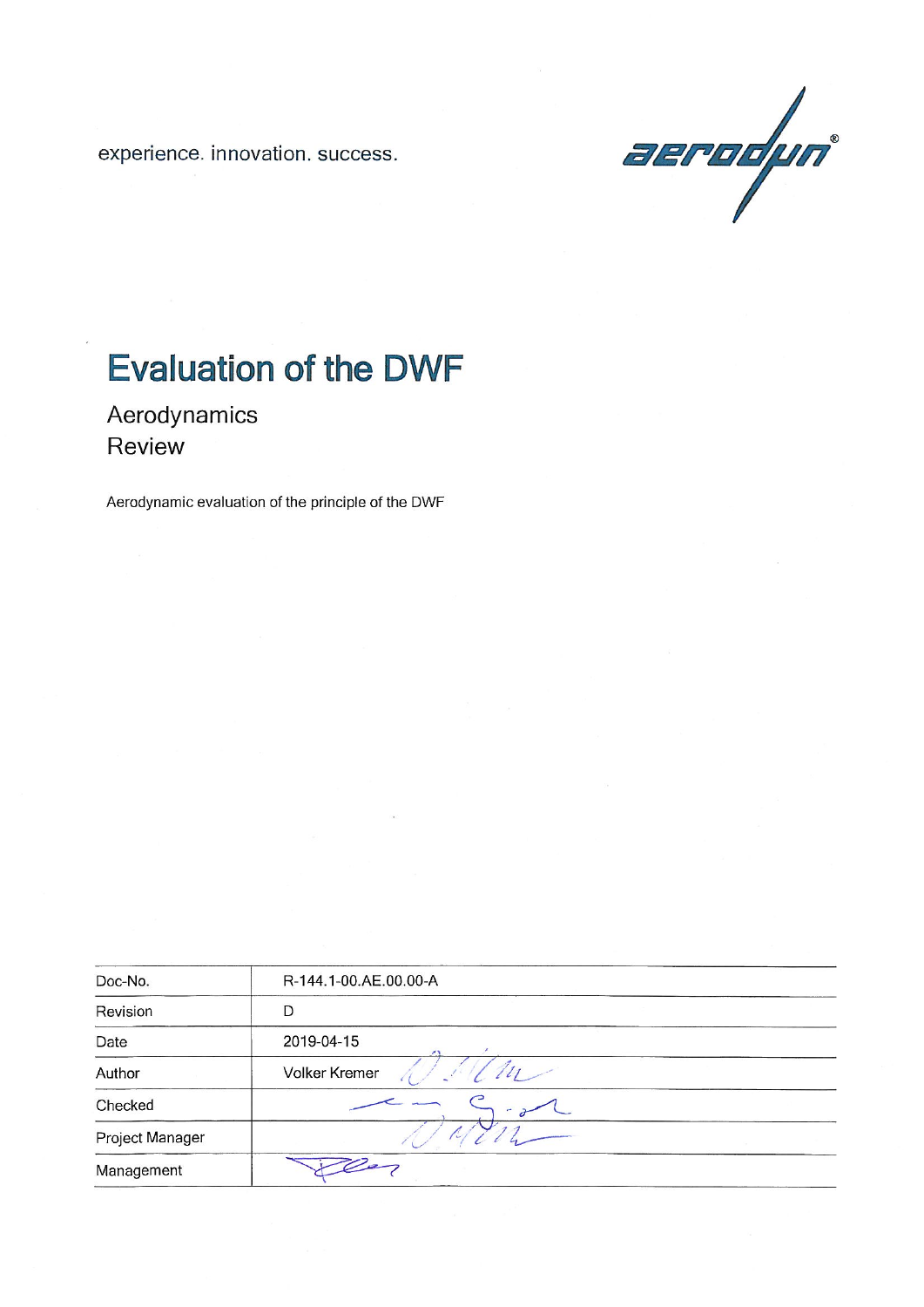aerodµn

### List of modifications

| Revision | Date | <b>Modification</b>                  |  |
|----------|------|--------------------------------------|--|
| A        |      | 2019-02-18 First Edition             |  |
| B        |      | 2019-03-06 corrections on page 5     |  |
| C        |      | 2019-04-12 corrections on page 8, 12 |  |
| D        |      | 2019-04-15 Fig. 4-2 on page9 renamed |  |
|          |      |                                      |  |
|          |      |                                      |  |

#### **References**

| <b>Title</b>                    | Document-No.            |  |
|---------------------------------|-------------------------|--|
| Evaluation of the DWF-data file | O-144.1-00.AE.00.00-A-A |  |
|                                 |                         |  |
|                                 |                         |  |
|                                 |                         |  |

This document may still be undergoing checking by the institution responsible, unless approval has been given and annotated accordingly on the document. Although great care has been taken in the preparation of this document, it may be still subject to changes. The risk of manufacturing based on this document or any other use of the contents lies exclusively with the client and is not the responsibility of aerodyn. Should any information in this document be incomplete, incomprehensible or faulty, it is the responsibility of the user of this document to immediately clarify the facts with the author and the client. By using this document, the user agrees that aerodyn can only be held responsible for intent and gross negligence and that liability for consequential damages is excluded.

This document is handed over to the client or third-parties acting on behalf of the client subject to approval of the above conditions.

All passages in this document which have been revised or supplemented since the last revision are marked by a bar on the right margin. Completely revised documents have no revision marking.

#### aerodyn

Simply the Best Wind turbine design, component design and licensing

aerodyn Energiesysteme GmbH Provianthausstr. 9 24768 Rendsburg

### Germany P.R. China

aerodyn Energiesysteme Consulting (Shanghai) Co. Ltd. Maxdo Center, Unit 4321, No. 8 Xingyi Road Changning District, Shanghai, 200336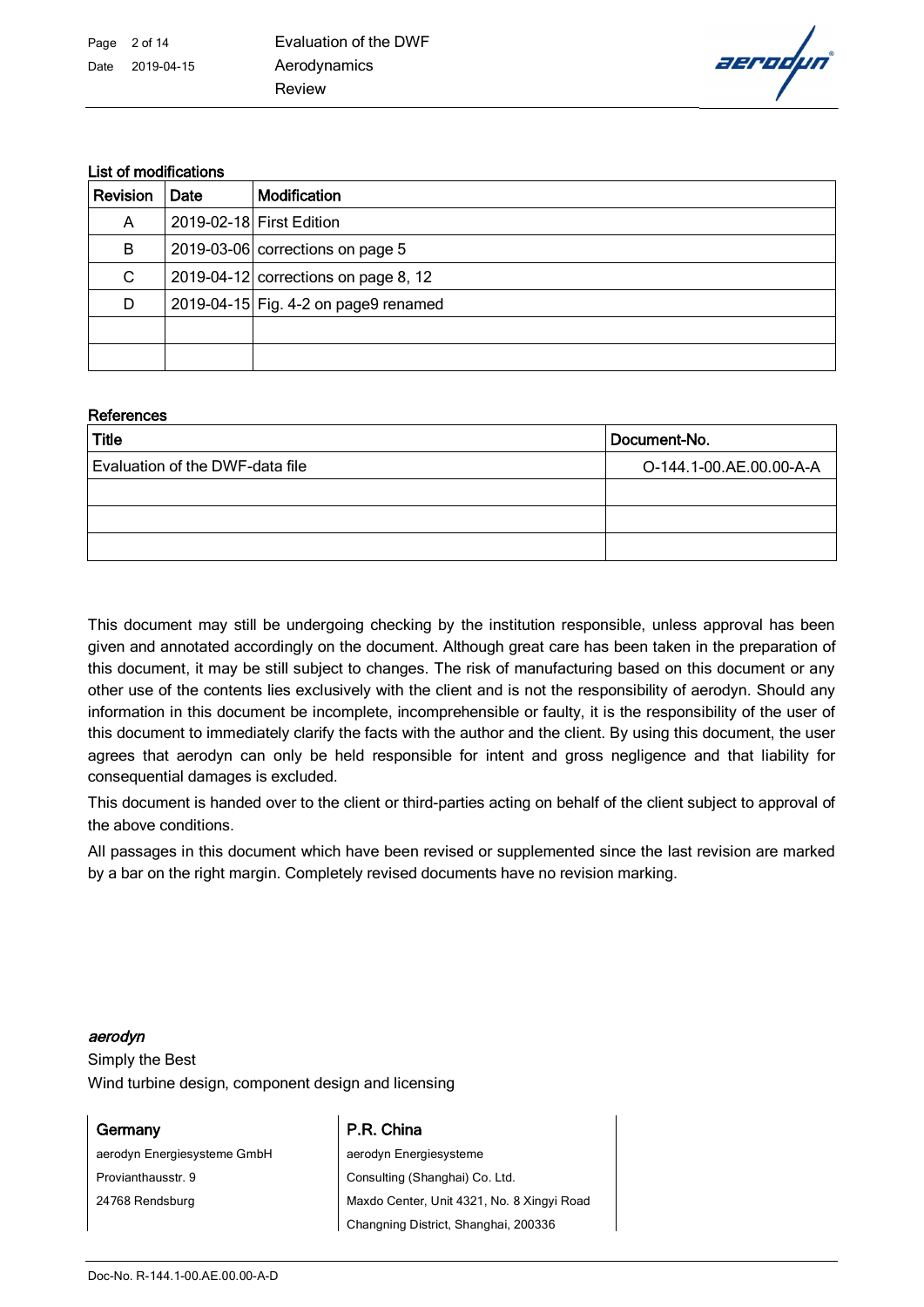aerodµn

# Table of contents

|                         | <b>Table of contents</b><br>Page |  |
|-------------------------|----------------------------------|--|
| 1                       |                                  |  |
| $\overline{2}$          |                                  |  |
| 3                       |                                  |  |
| 3.1                     |                                  |  |
| 3.1.1                   |                                  |  |
| 3.1.2                   |                                  |  |
| 3.1.3                   |                                  |  |
| 3.1.4                   |                                  |  |
| 3.2                     |                                  |  |
| $\overline{\mathbf{4}}$ |                                  |  |
| 41                      |                                  |  |
| 4.1.1                   |                                  |  |
| 4.1.2                   |                                  |  |
| 4.1.2.1                 |                                  |  |
| 4.1.2.2                 |                                  |  |
| 4.1.3                   |                                  |  |
| 4.2                     |                                  |  |
| 4.2.1                   |                                  |  |
| 4.2.2                   |                                  |  |
| 4.2.3                   |                                  |  |
| 4.2.4                   |                                  |  |
| 4.2.5                   |                                  |  |
| 5                       |                                  |  |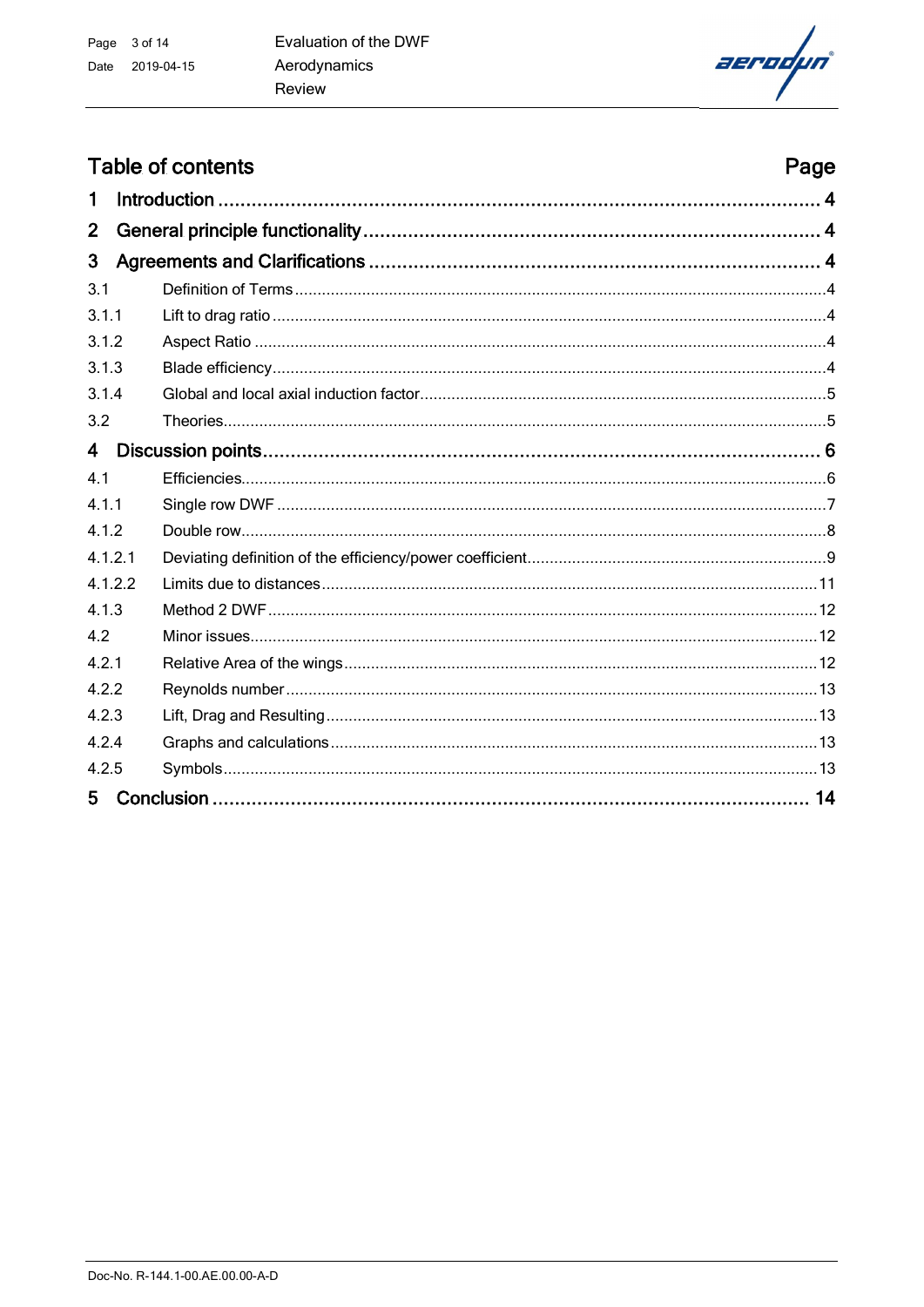

# 1 Introduction

In this report the evaluation and review of the presented report of the Dynamic Wind Fence (DWF) is presented. This is done on the contractual agreement AMBL 122-18 Rev. A between aerodyn Energiesysteme GmbH and the DWF lab. Objective of this report is the review and verification of the presented aerodynamic calculations "DWF Aerodynamic Calculations2.pdf" of the Dynamic Wind Fence. The Input, additional information and calculations can be found in the data file "Evaluation of the DWF-data file" (Doc. No. see page two). The general principle was checked and some discussion points are presented.

As no page numbers were provided, it was decided to define the page after the cover sheet as page number one.

# 2 General principle functionality

Looking at the one row turbine with the optimal stagnation according to Betz (a=1/3) we fairly agree with the calculations, observations as well as assumptions done in the report. The procedure is similar to the BEM method used for modern horizontal wind turbines. However, adding the second row of the fence to the turbine the calculations get more complex. The proposed procedure and concept is outstanding and innovative, aiming to reduce the losses of the modern horizontal axis wind turbines. As the DWF concept is a new and so far not well known concept, not much theory and research exists. The second row, and especially the distance between the two rows, makes the verification more difficult. However, so far only a simplified approach has been considered, taking losses due to downwash and blade efficiency into consideration, but neglecting the losses in the downwash due to vortices produced by the first row.

# 3 Agreements and Clarifications

To prevent misunderstanding, some terms are defined and the general theories are presented.

# 3.1 Definition of Terms

# 3.1.1 Lift to drag ratio

For aerodyn, the lift to drag ratio is defined as the ratio of the lift coefficient to the drag coefficient of a two dimensional cross section of an airfoil. It assumes an infinite aspect ratio and does not take into account any losses at the tip or the root of the blades. The lift to drag ratio is depending on the Reynolds number, with typically favourable lift to drag ratios at higher Reynolds numbers.

# 3.1.2 Aspect Ratio

The aspect ratio is a purely geometric parameter. It describes the ratio of the span wise length of blade or wing to the chord length. It can have an influence on the forces acting on a blade or wing, as losses at the tip or root can be relatively decreased for an increasing aspect ratio.

# 3.1.3 Blade efficiency

The blade efficiency is defined as the ratio of the forces at the wing acting in the direction of the lift to the forces at the wing acting in the direction of the drag. The blade efficiency includes the losses at the tip and the root and should not be mixed up with the lift to drag ratio of a two dimensional cross section. The blade efficiency might be influenced by the aspect ratio, as described before. The DWF lab defined the blade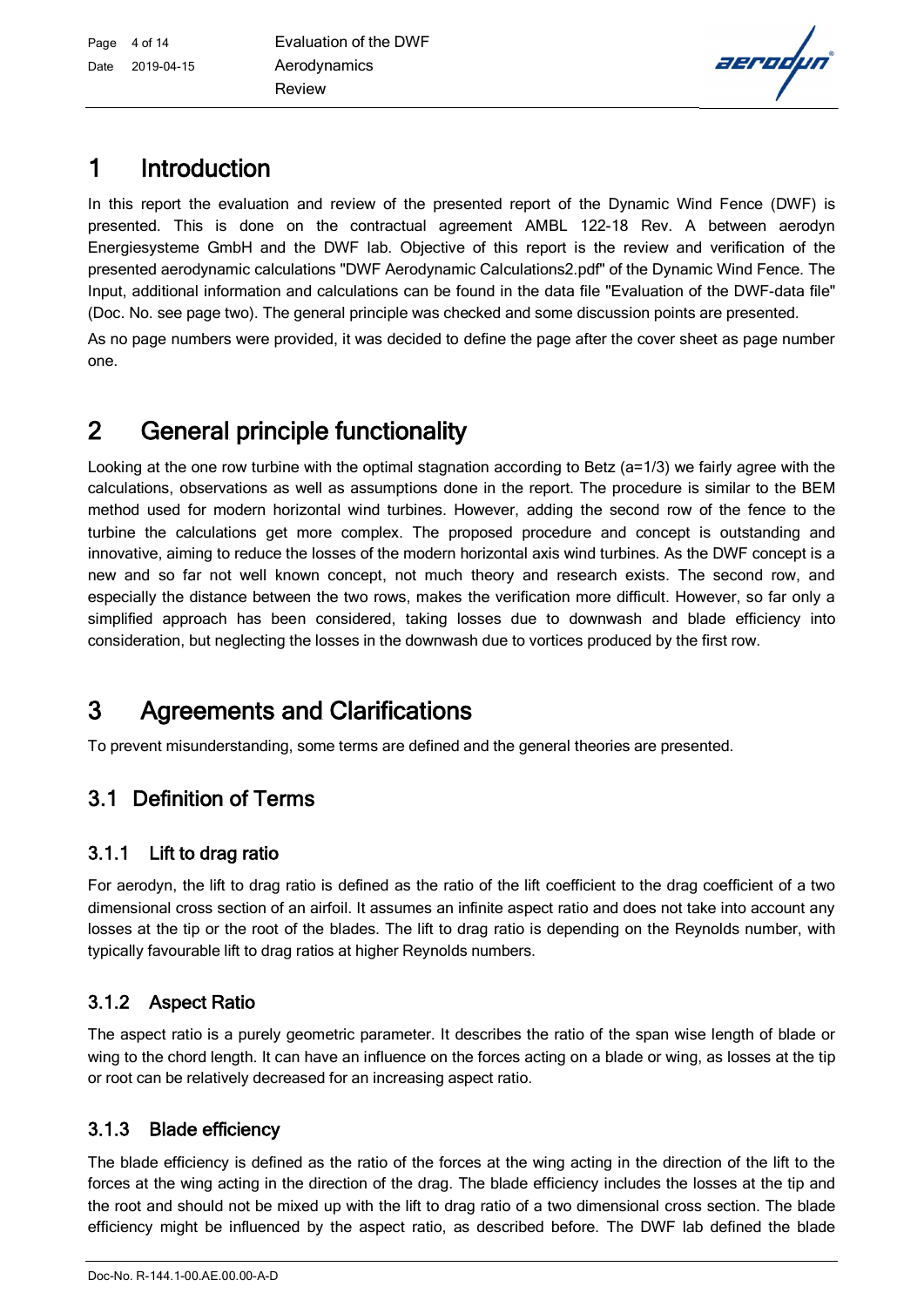aerodµn

efficiency as the "wing lift to drag ratio". As we understood, a blade efficiency of 10 was used to take into account the losses at the tip. This might be low but seems to be a good value for first rough calculations and estimations. The blade efficiency is described by the parameter k in this report.

### 3.1.4 Global and local axial induction factor

In this report the terms "local" and "global" (axial) induction factor are used. The "global" induction factor is used in the report of the DWF lab and describes the relative amount of the stagnation of the global wind speed  $V_{\infty}$  far in front of and far behind the rotor. Another way to define the stagnation is the "local" induction factor which describes the relative amount of the stagnation of the inflow wind of each actuator. The differences of the wind speeds can be seen in Table 3-1. The subscript are defining, whether the induction is defined global "g" or local "l". For the first row the local induction factor is the same as the global induction factor, because the inflow wind speed is the same as the global wind speed  $V_{\infty}$ . For the second row however the local induction factor refers to the outflow of the first row  $V_{1, \text{out}}$  not the global wind speed  $V_{\infty}$ .

|                                                                 | Far in front of the turbine | Stagnation of 1 <sup>st</sup> row          | Stagnation of 2 <sup>nd</sup> row      |
|-----------------------------------------------------------------|-----------------------------|--------------------------------------------|----------------------------------------|
| <b>global</b> , $a_{1g} = \frac{1}{6}$ , $a_{2g} = \frac{1}{6}$ | $V_{\infty}$                | $V_{\infty} * a_{1a}$                      | $V_{\infty} * a_{2a}$                  |
| <b>local,</b> $a_{1l} = \frac{1}{6}$ , $a_{2l} = \frac{1}{5}$   | $V_{\infty}$                | $V_{1_{stag}} = V_{\infty} * a_{1_l}$      | $V_{2_{stag}} = V_{1_{out}} * a_{2_l}$ |
|                                                                 |                             | $V_{1_{out}} = V_{\infty} * (1 - a_{1_l})$ |                                        |
|                                                                 |                             | $= V_{\infty} - V_{1_{stag}}$              |                                        |

Table 3-1 Wind speeds for the DWF concept with local and global inductions

To prevent confusion and mistakes, the previously defined terms will be used in this report.

# 3.2 Theories

Some theories will be presented in the following, which are needed for the further discussion of the results.

The basic theory is the Betz theory, which states a maximal power coefficient of 16/27 for a single row wind energy converter. This power coefficient is achieved for an induction of a=1/3. The wind speed in the wake behind the turbine is then decreased by the factor  $(1 - 2a)$ . If a second wind turbine is put far behind the first turbine, so that the wind speed has recovered completely to the free stream velocity, one can theoretically extract a maximum of two times the maximal power coefficient of Betz. In Figure 3-1 one can find a graphical representation of the maximal power coefficient that is possible for the different theories and the corresponding wind speed of a one row turbine. The Betz limit is marked by the "B1", while the concept of two turbines with a far distance between them is named "B2". As it can be seen in Figure 3-1, the wind is decreased to  $V_0(1-2a)$  in the wake and then recovers to the freestream wind speed far behind the first turbine, which makes it possible to extract twice the maximal possible power according to Betz.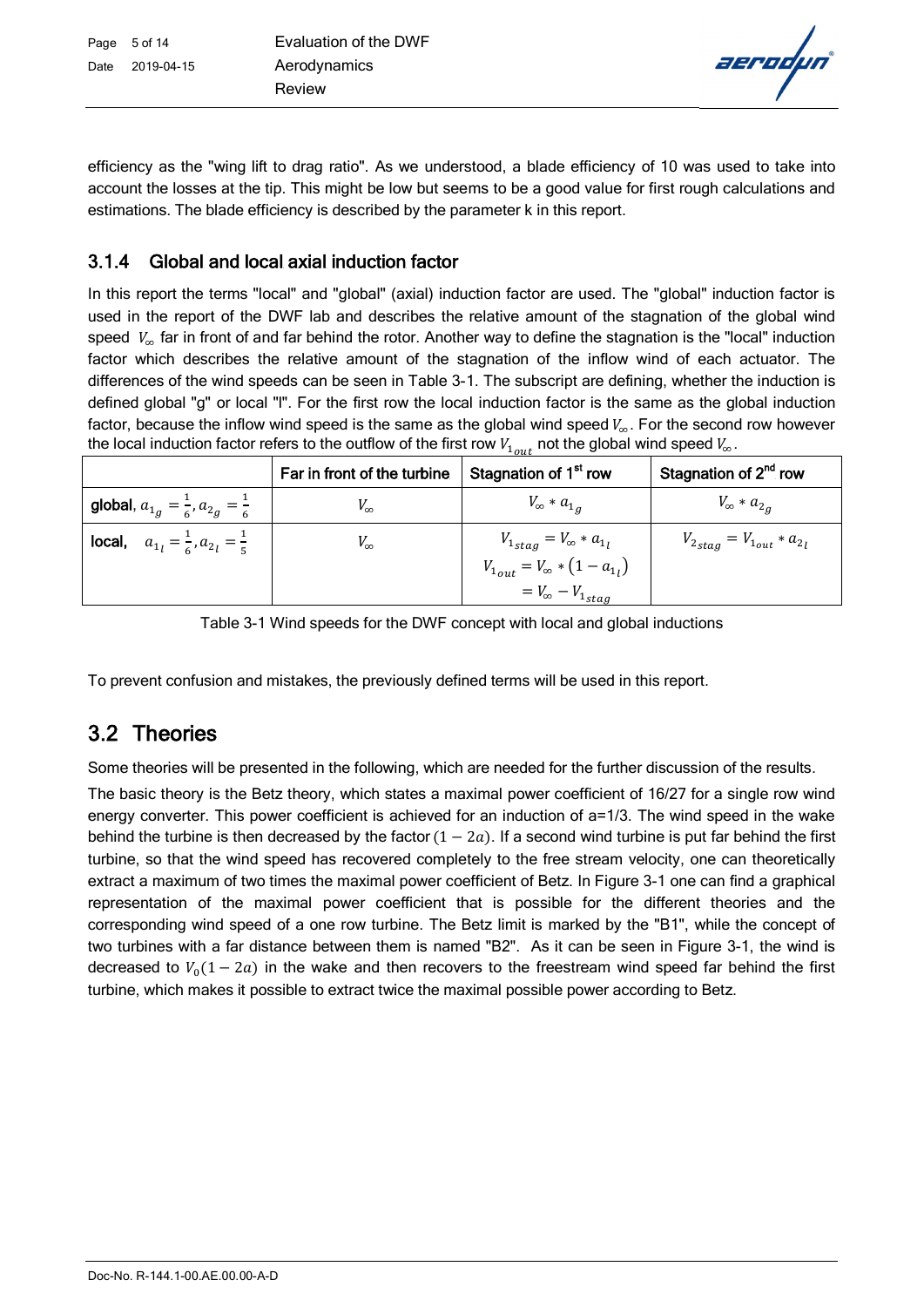



Another theory to extract power from the wind using two converters behind each other is from Loth and McCoy. The scientific research paper describing the theory can be found in the file "Evaluation of the DWFdata file" (Doc. No. see page two).

In the report the maximal possible power coefficient of a two row wind energy converter is discussed and calculated. As a result the authors' say, that a maximum power coefficient of 0.64 is possible for two rows with minimized distance. This is the case, when the outflow of the first row, which is  $V_0(1-2a)$ , is the inflow of the second row. As a consequence there has to be a certain distance between the rows, to fully decrease the wind speed and to ensure, that the second row has no influence to the first row. This theory is marked by "LMC" in the Figure 3-1. The theory unfortunately makes no comment about the distance between the two rows, which makes it difficult to compare to the DWF. However they are referring to vertical axis wind turbines, which are similar to the concept of the DWF.

# 4 Discussion points

Reviewing the provided report some questions and discussable issues rose, which will be explained in the following.

# 4.1 Efficiencies

Some discrepancies have been observed for the calculation of the efficiency of the Dynamic Wind Fence, which is why the calculation of the single row and the double row DWF will be discussed in the following.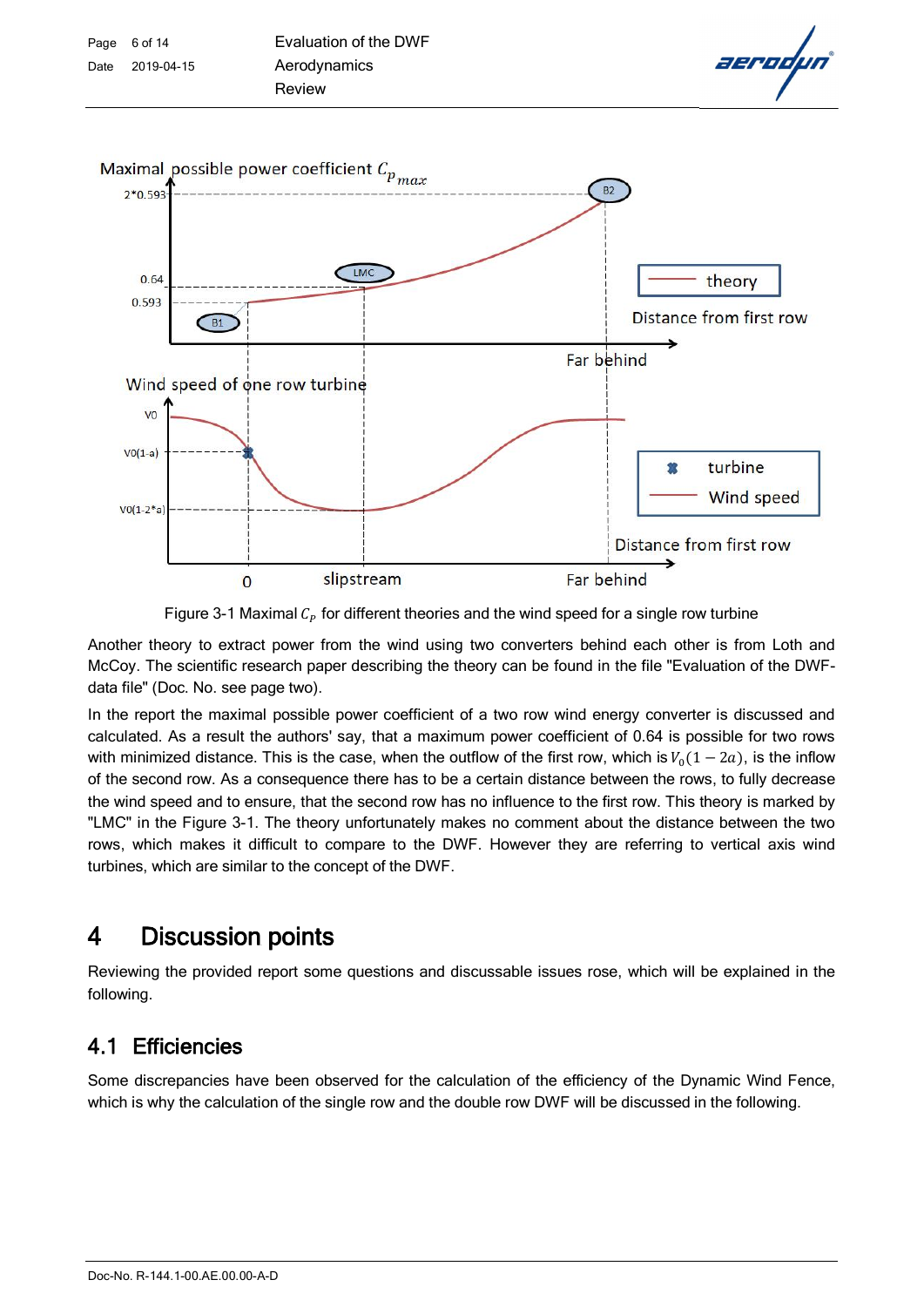# 4.1.1 Single row DWF

The proposed calculation of the efficiency for a single row of the dynamic wind fence is applicable and we agree with it. The derivation is clearly and understandable. The efficiency is defined in the report as:

$$
C_p = 0.59 * h/f \tag{4.1}
$$

Where the factor "0.59" describes the maximal possible power coefficient and the factor  $h/f$  the losses due to downwash and blade efficiency. Using own calculations, the same values are calculated as shown in the design report for the single row. An induction factor of 1/3 was used to extract the maximal possible power from the wind.

Nevertheless, the proposed formula for the power coefficient or efficiency does not include the influence of variable stagnation. It is correct for the condition, that the local induction is 1/3. Furthermore it is valid for one row only. Adding a second row or changing the axial induction, one cannot keep the same formula with the fixed value of 0.59. This is due to the fact that the maximal possible power coefficient is depending on the stagnation. The theoretical maximal power coefficient is defined as:

$$
C_{p_{max}} = 4 * a(1 - a)^2
$$
 (4.2)

It does not include the losses due to downwash, profile efficiency and tip losses; this is done by the term  $h/f$ as proposed by the DWF. However as can be seen in Figure 4-1 the maximal power coefficient that is possible decreases for other stagnations than 1/3. Using a stagnation of 1/6, one can extract not more than 46.3 % of the power in the wind.



Figure 4-1 Power coefficient and thrust coefficient over axial induction for the 1D momentum theory So the dependency of the stagnation could be included in the calculation of the power coefficient. Therewith one gets for the power coefficient of the wind fence, if the variable stagnation is included:

$$
C_p = 4a(1-a)^2 * \frac{h}{f}
$$
 (4.3)

The same applies for the calculation of the thrust coefficient  $\mathcal{C}_t$  and therewith  $R_y.$  This however is valid for the first row only. For the second row, the calculation becomes more difficult.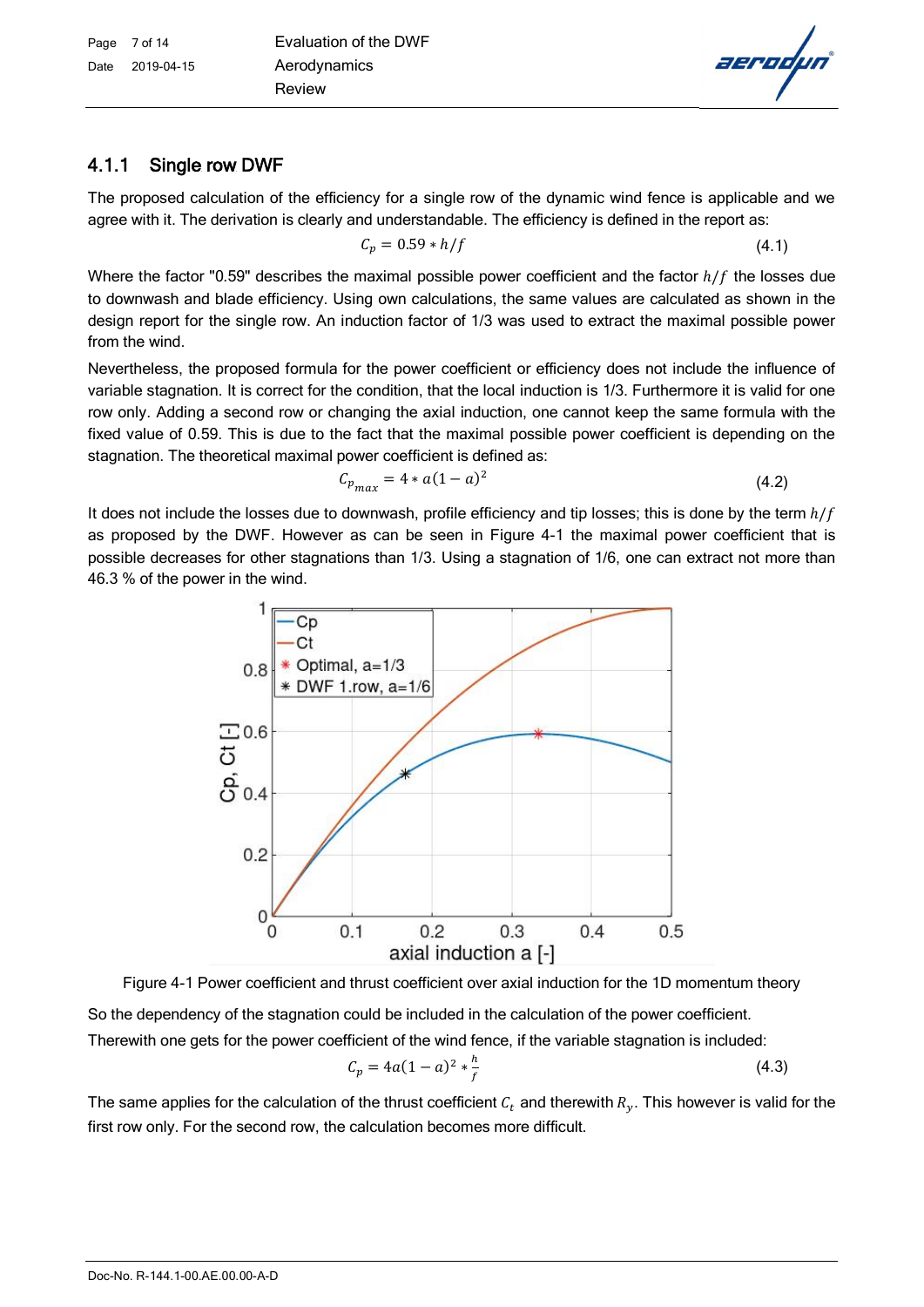aerodµn

# 4.1.2 Double row

Looking at Table 4-1 the reader can see the different maximal possible power coefficients for the different theories in this report and the calculated power coefficients for a blade efficiency k of 10.

| Method                                   | Abb.             | $C_{P_{max}}$ (no drag and<br>downwash) | $C_{p_{max}}$ with $k = 10$<br>and downwash |
|------------------------------------------|------------------|-----------------------------------------|---------------------------------------------|
| Betz, one row                            | Β1               | 0.593                                   |                                             |
| Betz, two row, far distance <sup>1</sup> | <b>B2</b>        | 1.1852                                  |                                             |
| Loth & Mc Coy <sup>1</sup>               | <b>LMC</b>       | 0.64                                    | 0.467                                       |
| DWF, one row                             | D <sub>1</sub>   | 0.593                                   | 0.409                                       |
| DWF, two row <sup>2</sup>                | D <sub>2</sub>   | 0.593                                   | 0.46                                        |
| DWF, two row, method 2                   | D <sub>2.1</sub> | 0.593                                   | 0.48                                        |
| Formula $(4.3)$ , two row <sup>1</sup>   | D <sub>2.2</sub> | 0.82                                    | 0.58                                        |

Table 4-1 Efficiencies of the different calculation methods, the superscripts indicate whether the efficiencies of the rows are added<sup>1</sup> or averaged<sup>2</sup>. See further descriptions below.

#### 1. B1: Betz, one row

This is the power coefficient from Betz with the global induction of 1/3.

#### 2. B2: Betz, two row, far distance

This is the power coefficient for two turbines, with a far distance in-between, so that the wind speed can recover completely. The inflow of the second turbine is the freestream velocity.

#### 3. LMC: Loth & Mc Coy, two row

This is the power coefficient according to the theory of Loth and Mc Coy. The maximal possible power coefficient is calculated using 0.2 as local induction factor for the first and 1/3 as local induction for the second row, which are the induction factors for the maximal power coefficient, neglecting all losses. The power coefficient in the last column of Table 4-1 is calculated with the global inductions of 1/6 for the first and second row, which have been the assumptions of the DWF. The efficiencies are added.

#### 4. D1: DWF, one row

This is the power coefficient calculated using formula (4.1) for a single row with the global induction of 1/3, which is the proposed calculation of the DWF.

#### 5. D2: DWF, two row

This is the power coefficient of the two row turbine calculated using formula (4.1) for a double row as proposed in the design report, using a global induction of 1/6 for the first and second row. The efficiencies of the first and second row then have been averaged, which is the proposed method by the DWF.

#### 6. D2.1: DWF, method 2, two row

This is the power coefficient of the two row turbine using the additional method for the efficiency proposed in the additional word document that was submitted. It neglects the downwash of flow and assumes one row with an induction of 1/3.

#### 7. D2.2: Formula (4.3), two row

This is the calculated power coefficient of the two row turbine using the proposed formula (4.3) for the first row and the formula (4.10) for the second row. The maximal possible power coefficient neglecting all losses was calculated using a local induction of 0.217 for the first and 1/3 for the second row. The power coefficient with losses due to downwash and a blade efficiency of 10 was calculated using a global axial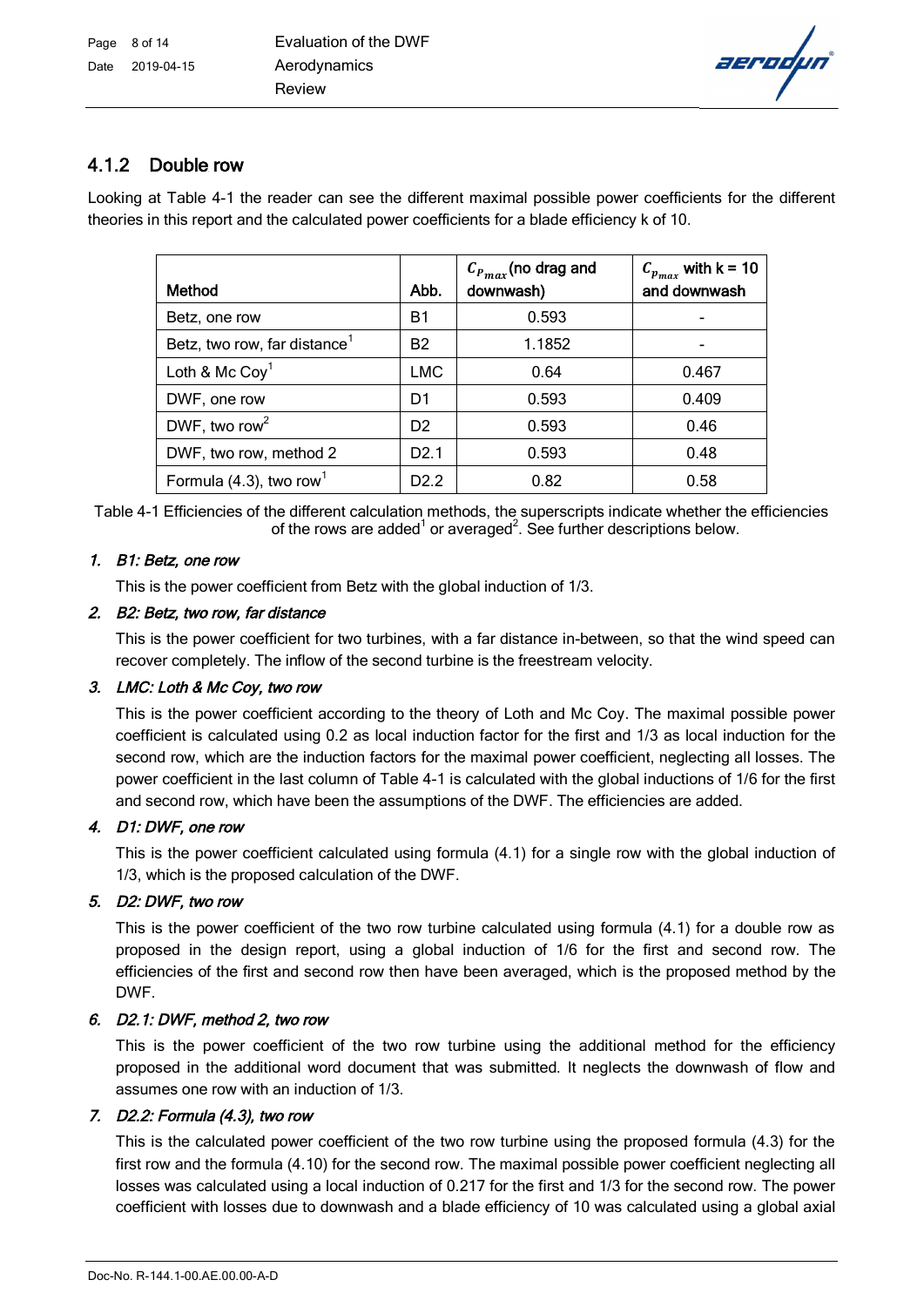aerodu

induction of 1/6 in the first and the second row. The calculation of the power coefficient will be explained in more detail in section 4.1.2.1. The efficiencies have been added.

A graphical representation of the table is shown in Figure 4-2. It shows the maximal power coefficient that is possible for the different methods and the wind speed of the DWF. As it can be seen the maximal possible power coefficient increases sharply directly behind the first turbine and reaches its theoretical maximum of ca. 0.82 at the position of the second row.



Figure 4-2 maximal  $C_p$  and wind speeds for the DWF(schematic)

Using an additional second row one has to take several things into consideration. Most important is the distance between the two rows, which in combination with the axial induction influences the wind speeds in the plane of the turbines and therewith the possible power output.

As no distances were given in the report, only estimations could be done concerning the influence of the first row on the second row and vice versa.

For the two theories explained in section 3.2 (B2 and LMC), there is only an influence of the first row on the second row. Looking at the necessary distance of the two times Betz theory (second row far behind, wind has recovered), one recognizes that this is too far for the concept of the DWF. The theory of Loth & Mc Coy however might work.

Nevertheless, moving the second row closer to the first row might cause, that the second row will also influence the first row due to the stagnation of the second row. The theoretical calculations proposed in the design report are however neglecting this influence, which can have a big impact on the physics.

# 4.1.2.1 Deviating definition of the efficiency/power coefficient

An alternative formula for the calculation of the efficiency was defined, as the proposed formula of the DWF lab did not take into account the influence of stagnation of the wind behind the first row as well as the influence of the decreased power in the inflow of the second row due to the decreased wind speed. In Figure 4-3 one can find a graphical representation of the following definition of the efficiency.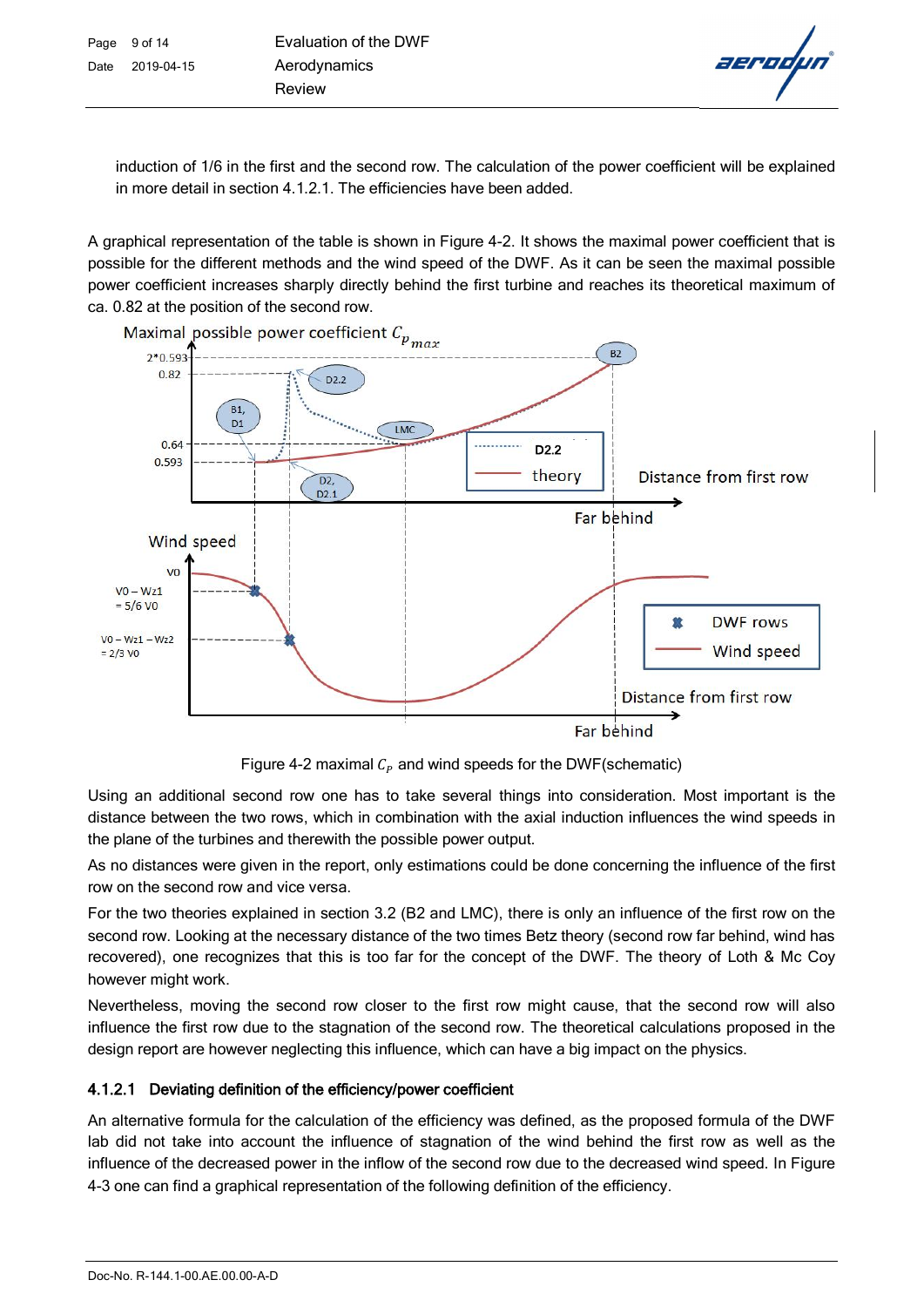



Figure 4-3 Graphical explanation of the efficiency calculation

The power coefficient for the whole turbine is defined as:

$$
C_p = \frac{P}{P_{ref}} \tag{4.4}
$$

It is the ratio of the amount of power extracted P to the amount of power that was put into the system,  $P_{ref}$ . As there are two rows in the system of the wind turbine, two different powers are extracted,  $P_1$  and  $P_2$ , each having the global efficiency  $\eta_1$  and  $\eta_2.$  They are defined as:

$$
\eta_1 = \frac{P_1}{P_{ref}}\tag{4.5}
$$

$$
\eta_2 = \frac{P_2}{P_{ref}}\tag{4.6}
$$

They refer to the reference power  $P_{ref}$  far in front of the turbine. Therewith the efficiencies can be added for the total power coefficient:

$$
C_p = \frac{P_1 + P_2}{P_{ref}} = \eta_1 + \eta_2 \tag{4.7}
$$

However, the mentioned efficiencies are "global" efficiencies. Global means, they refer to the reference power  $P_{ref}$ , not the input power of their own row. As the input power of the first row is already the reference power, we do not have to make any corrections to the formula (4.3) here. However the second row has the ingoing power  $P_{2in}$  which is the same as the output power of the first row  $P_1$ . The second row has only the wind speed  $V_{1_{out}} = V_{2_{in}}$  as ingoing wind speed, which is then decreased by the stagnation of the second row. This follows, that the input power of the second row is reduced by  $\left(\frac{v_{2\,in}}{v_{ref}}\right)$  $\frac{3}{4}$  , as the wind speed is cubed in the formula of the power. Therewith the power coefficient can be calculated using the formula (4.3) and the mentioned power correction:

$$
\left(\frac{v_{2in}}{v_{ref}}\right)^3 = \left(1 - a_{1l}\right)^3\tag{4.8}
$$

$$
\eta_2 = 4 * a_{2l} (1 - a_{2l})^2 * (1 - a_{1l})^3
$$
\n(4.9)

With  $a_{2l}$  being the local induction factor of the second row. Adding the proposed losses due to downwash and profile efficiency we get for the efficiency of the second row:

$$
\eta_2 = 4 * a_{2l} (1 - a_{2l})^2 * (1 - a_{1l})^3 * \frac{h}{f}
$$
\n(4.10)

However, the DWF lab defined their inductions globally, which makes a conversion between local and global induction factor necessary. For the proposed distances between the rows by the DWF and the resulting wind speeds in-between, the conversion can be calculated as following: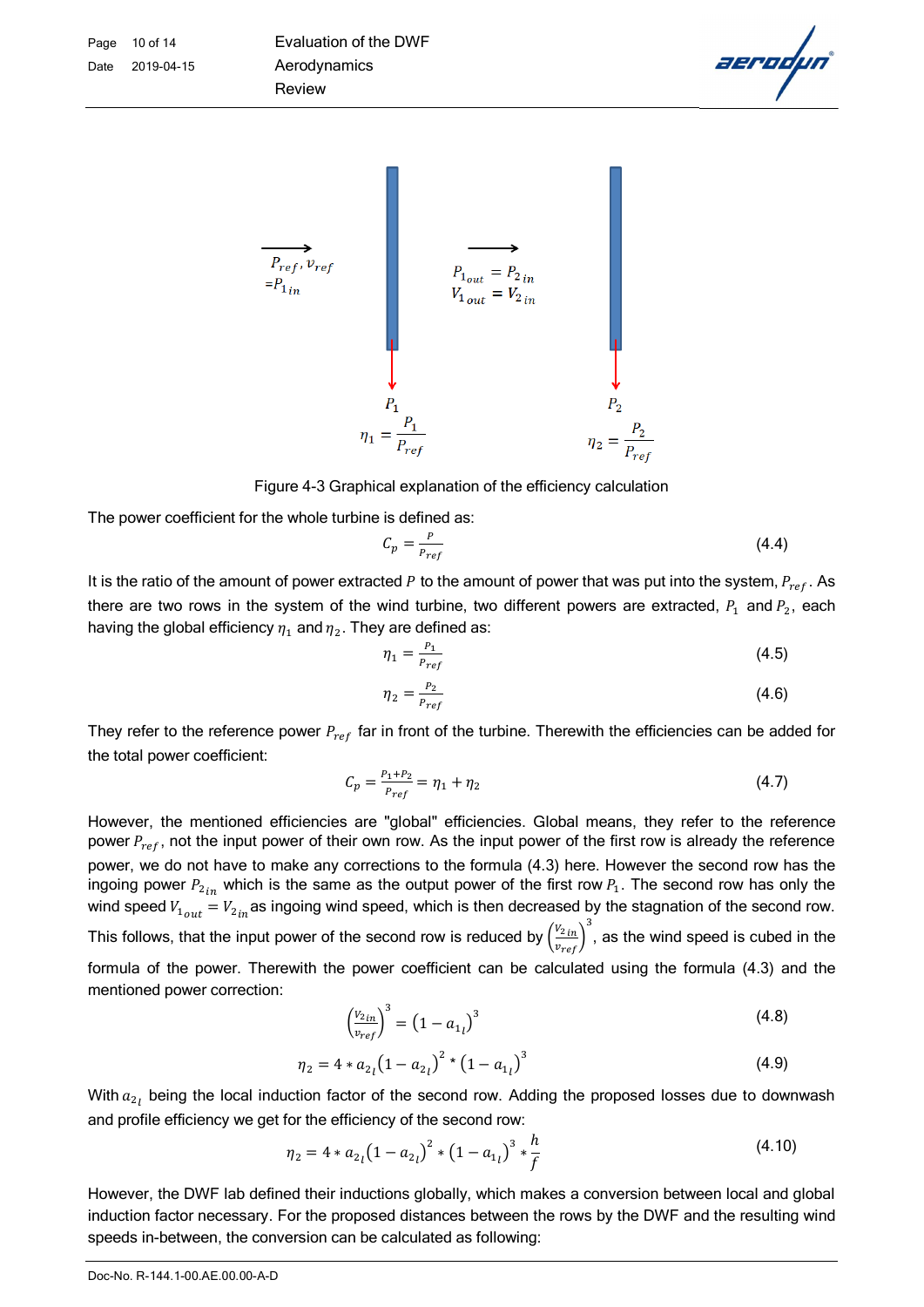$$
a_{2_l} = \frac{a_{2g}}{1 - a_{1_l}}\tag{4.11}
$$

$$
a_{1l} = a_{1g} \tag{4.12}
$$

With  $a_{2_l}$  as the local induction factor of the second row,  $a_{2_g}$  the global induction factor of the second row,  $a_{1_l}$ as the local induction factor of the first row and  $a_{1g}^{}$  as the global induction factor of the first row. Therewith one can calculate the efficiency of the DWF according to the definition of the efficiency in formula (4.7).

#### 4.1.2.2 Limits due to distances

However using the proposed definition of the efficiency, high values for the power coefficient are calculated. This is caused by the definition of the wind flow between the two rows by the DWF report. Not much information was given concerning this issue; however it was tried to extract as much information out of the submitted calculations and polygons as possible. A graphical representation of the wind speeds is shown in Figure 4-4.



Figure 4-4 Actuator principle of the DWF lab (own figure)

The velocity polygons showed, that the wind speed that is within the plane of the first row  $V_{1_{\text{DWF}}}$ , is the ingoing wind speed for the second row  $V_{2-in_{NWR}}$ , which then is stagnated by the second row. This means, that the free stream velocity  $V_{\infty}$  is only decreased by the factor  $(1 - a_1)$  in the first row, and then decreased by  $(a_{2_g}*V_\infty)$  as stagnation of the second row. However, looking at a one row turbine, you will find that the wind is further decreased also behind the wind turbine (see Figure 3-1). This effect however is neglected in the calculation of the DWF. Moving the rows closer to each other will also have the consequence that the second row influences the first row, as well as higher influence of the vorticity created by the first row will be seen.

Comparing the arrangement of the DWF to the arrangement of the theory of Loth & Mc Coy(see Figure 4-5), one sees that the theory of Loth and Mc Coy takes into account the effect of the decreased wind speed. The second row is placed in the wake of the first turbine, when the wind speed is fully decreased. Without the second turbine, the wind speed would now increase again.

Additionally, one can see that the wind speed within the second row of the DWF  $V_{2_{DWF}}$  is calculated to be higher than the value within the second row of the Loth and Mc Coy theory  $V_2$ , as shown in Figure 4-5.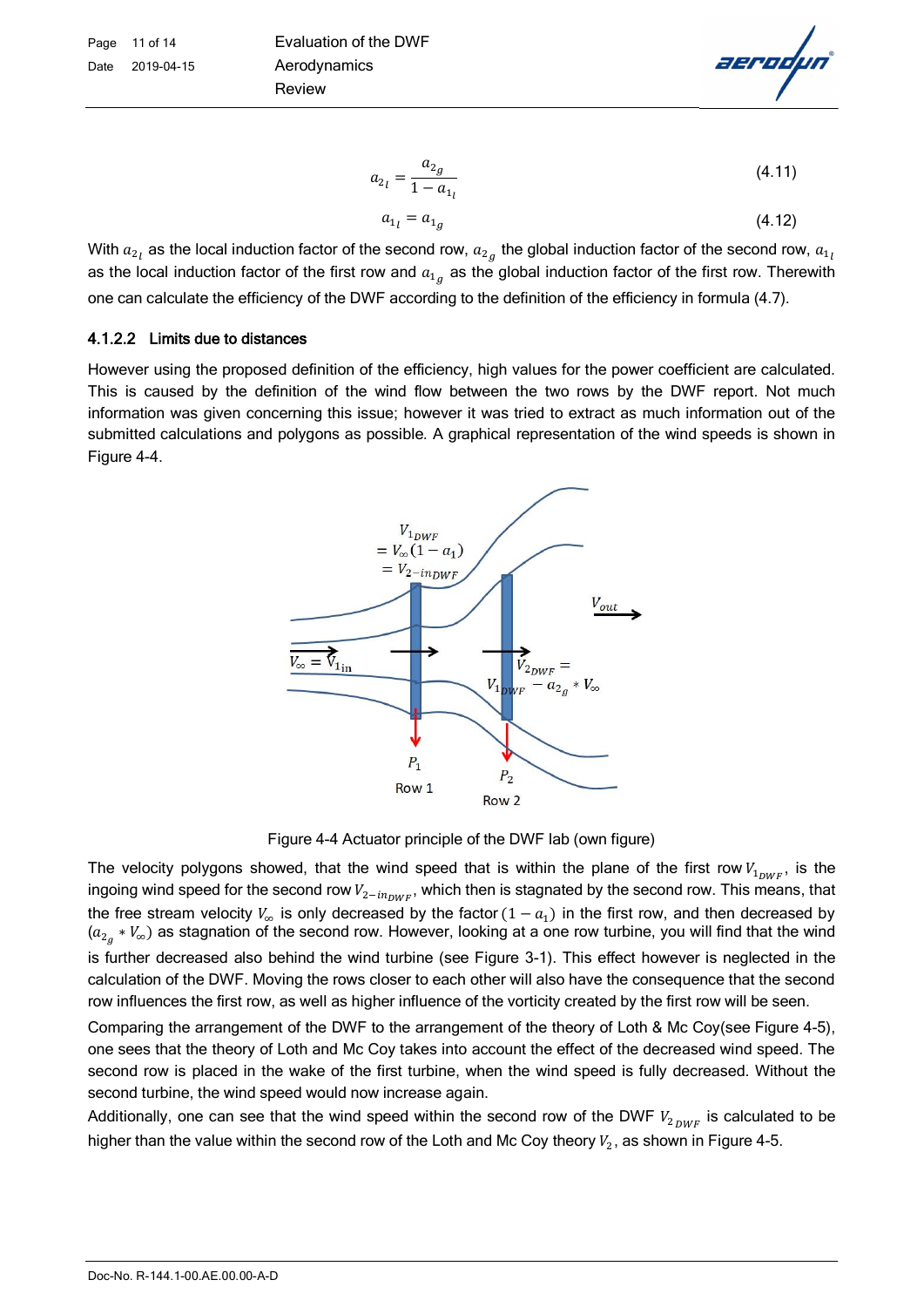

Figure 4-5 Double Actuator Disc (Loth & McCoy)

Consequently the power that is possible to be extracted is also higher. Using the theory of Loth and Mc Coy, the formula (4.10) then would have to be changed to:

$$
\eta_2 = 4 * a_{2l} (1 - a_{2l})^2 (1 - 2 * a_{1l})^3 * \frac{h}{f}
$$
\n(4.13)

Which includes the decrease of the wind by two times the local axial induction factor  $a_{1}$  of the first row. Consequently the maximal theoretical possible power coefficient decreases for the theory of Loth and Mc Coy to 0.64. That is why there is a peak of the possible power coefficient of 0.82 for the two row turbine in Figure 4-2.

However we guess that this peak of the theoretical power coefficient is not possible or similar behaviour can be found in reality.

### 4.1.3 Method 2 DWF

The proposed Method 2 from the DWF(D2.1) in the submitted Word document "Addition\_DWF-2 ENG.docx" assumes that the downwash of the whole turbine is equal to zero and the total stagnation of the wind is optimal (1/3). This is a simple approach for a rough estimation of the power coefficient, however as we think not sufficient enough for more detailed investigations. Due to the flow complexity of the DWF design and the influence of the two rows on each other, the proposed method might be too simplified.

# 4.2 Minor issues

### 4.2.1 Relative Area of the wings

Written in the report it says that the specific wing area per square meter stays the same as for the one row turbine because the total extent of the stagnation of the flow stays the same. This is for the first estimation acceptable. However this assumes that the two rows act as one turbine with two rows having no distance between them and consequently also no influence on each other. The aerodynamic calculations proposed for the two line turbine show that there are different relative wind speeds  $V_r$  in the individual rows, as well as different values for the non-dimensional parameters i and g. This also causes differences in the calculated values for the specific wing area per square meter  $s$ , which of course could be compensated by the angle of attack and therewith the lift coefficient of the wing. The assumptions made within the submitted paper might be explained in more detail if the same relative wing area is chosen for both rows of the DWF.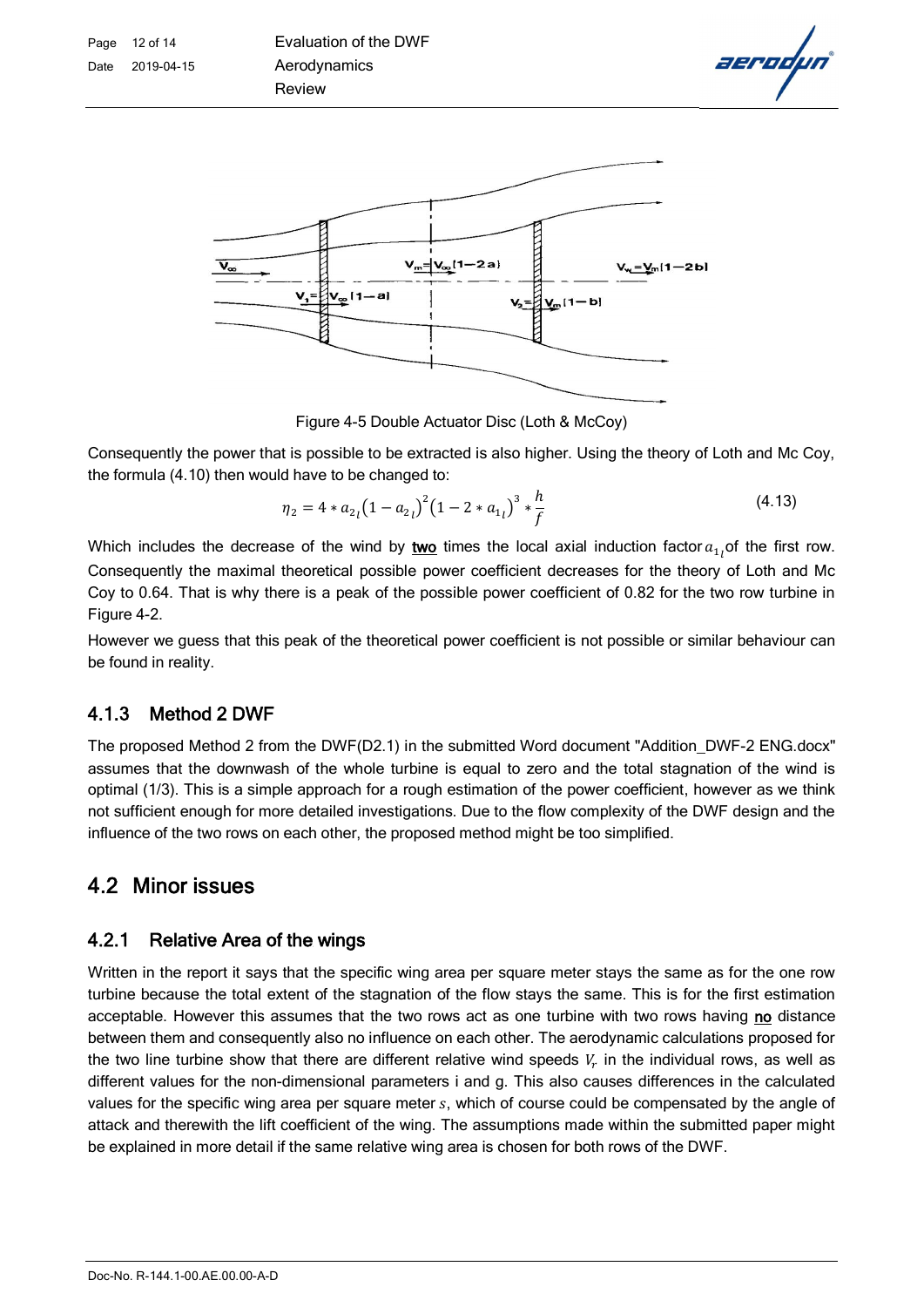

# 4.2.2 Reynolds number

The influence of the Reynolds number has not been considered in the report. An assumption has been made on page one. However increasing the wing speed ratio may also increases the Reynolds number on the profile. This can lead to the fact that a higher lift to drag ratio is achieved for the same profiles, which increases the blade efficiency. On page 14 (above Fig. 10) in the report you are saying, that the influence of the blade efficiency on the power coefficient rises with the increasing wing speed ratio. This is true for a constant Reynolds number. However, as you are not decreasing the chord, but the distance between the wings, the Reynolds number also increases, which can lead to a lower drag coefficient of the wing, causing higher profile lift to drag ratios.

For a more detailed investigation the Reynolds number should be considered in order to get a more realistic representation of the blade efficiency, as the blade efficiency and the wing velocity  $V_c$  has a big influence on the efficiency of the whole turbine.

# 4.2.3 Lift, Drag and Resulting

In some pictures provided within the report it is not clear how the three forces relate to each other. In Fig.2 in the provided report for example it looks like the drag force is perpendicular to the resulting force R. However lift and drag are always perpendicular to each other. This might also cause a difference of the calculated angle between the lift and resulting force R. In the provided report in Fig.3 the angle is calculated to be 5.75° for a blade efficiency of 10, while the  $tan^{-1}(\frac{1}{10})$  $\frac{1}{10}$ ) is 5.71°.

# 4.2.4 Graphs and calculations

The graphical determination of the values using polygons is a nice possibility to present the calculated values. An alternative analytic calculation of the tables was done by aerodyn using the matlab based program GNU Octave. The same results were achieved, also for low wing speed ratios.

These calculations can be found within the O-file provided with this report, which might be helpful for the DWF.

# 4.2.5 Symbols

For our understanding on page 6 a wrong symbol is used for the swept out area. The corrected formula might be  $A = b \times d$  as used in the formula for the relative wing area.

Furthermore, using the same symbol for different parameters might be misleading; this is the case for example the angle  $\alpha$  which is defined as the angle between the resulting force R and its projection on the y plane  $R<sub>Y</sub>$  in the " DWF\_additional\_explanations.pdf" file, while it is shown as the angle between resulting and ideal resulting force i in the Additional fig 1. of the provided word document " Addition DWF-2 ENG.docx". '